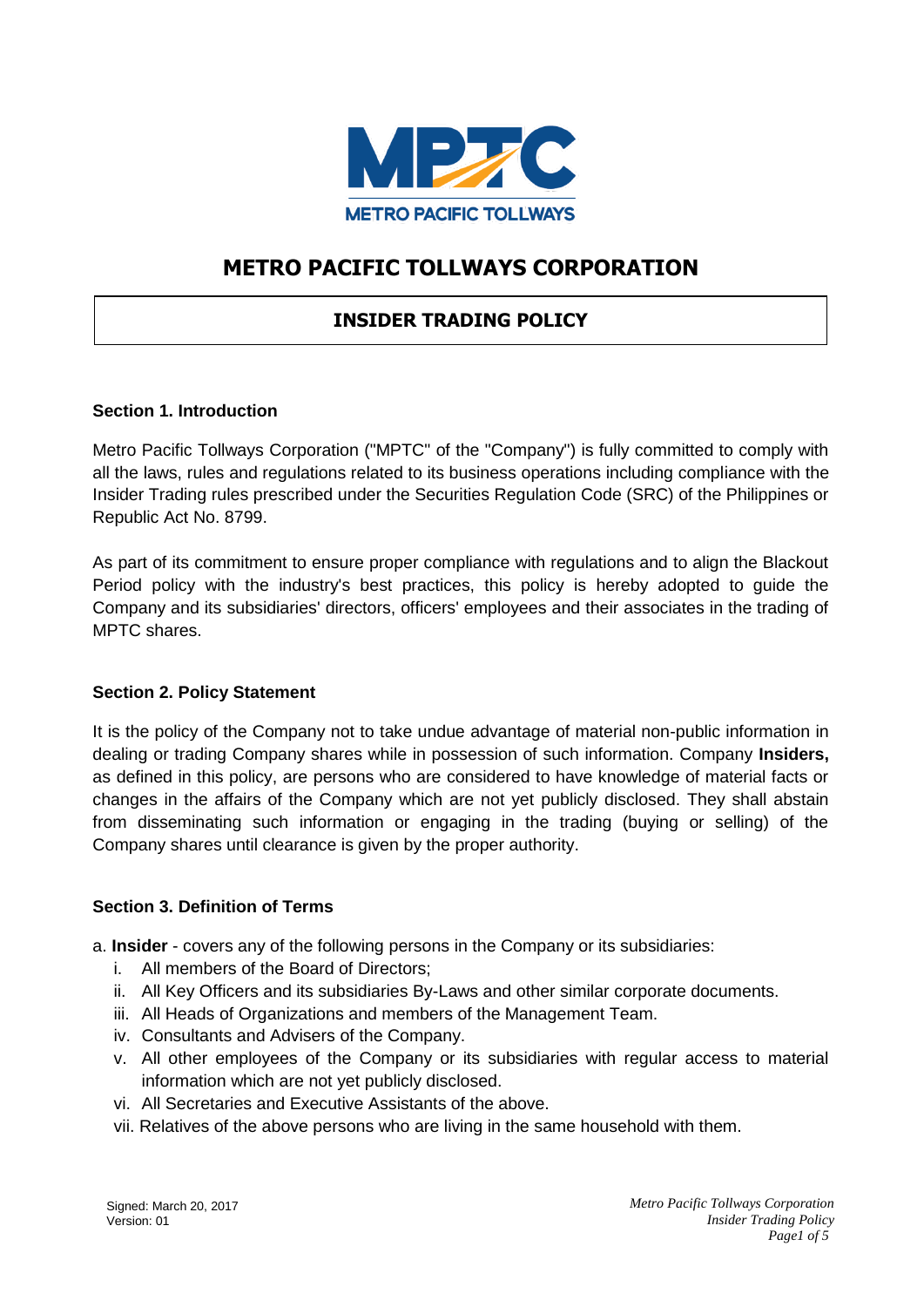- b. Material non-public information<sup>1</sup> refers to any information which (a) has not been generally disclosed to the public and would likely affect the market price of the security after being disseminated to the public and the lapse of a reasonable time for the market to absorb the information; or (b) would be considered by a reasonable person important under the circumstances in determining his course of action whether to buy, sell or hold a security. While it is not possible to define all categories of material information, there are various types of information that are particularly sensitive and, as a general rule, should always be considered material in nature unless properly cleared by concerned authority. Such material information include, but are not limited to:
	- a. Financial results
	- b. Projections of future earnings or losses
	- c. News of a pending or proposed merger
	- d. Change in the corporate structure such as a re-organization
	- e. Acquisition/Divestitures/Joint venture
	- f. Dividend declaration and changes in dividend policy
	- g. Stock splits
	- h. New significant equity investments or debt offerings
	- i. Significant litigation exposure
	- j. Major changes in key senior management positions
	- k. Public or private sale of company securities

*Note: Both positive or negative information may be considered material.* 

- c. Relatives<sup>2</sup> relatives of up to the third degree, by consanguinity, affinity or legal adoption, including, spouse, parents, children (and their spouses), siblings (and their spouses), nieces and nephews (limited to children of brothers and sisters) [and their spouses], grandparents, and aunts and uncles (limited to brothers or sisters of parents); and a domestic partner and his relatives of up to third degree, by consanguinity, affinity or legal adoption.
- d. **Structured Disclosures<sup>3</sup> -** are the defined periodic reportorial requirements required by the Securities and Exchange Commission (SEC), Philippine Stock Exchange (PSE) and the Philippine Dealing Exchange Corporation (PDEX).
- e. **Unstructured Disclosures<sup>4</sup> -** any material fact or event that occurs, not covered by the structured reports, which would reasonably be expected to affect investors' decisions in relation to the trading of its securities.

**-------------------------------------------------**

<sup>1</sup> As defined in Section 27.2 of the Securities Regulation Code.

<sup>2</sup> As defined in MPTC's Conflict of Interest Policy.

<sup>3</sup> Definition as provided in the PSE's Revised Disclosure Rules, Penalties and Fines Implementing Guidelines.

<sup>4</sup> Definition as provided in the PSE's Revised Disclosure Rules, Penalties and Fines Implementing Guidelines.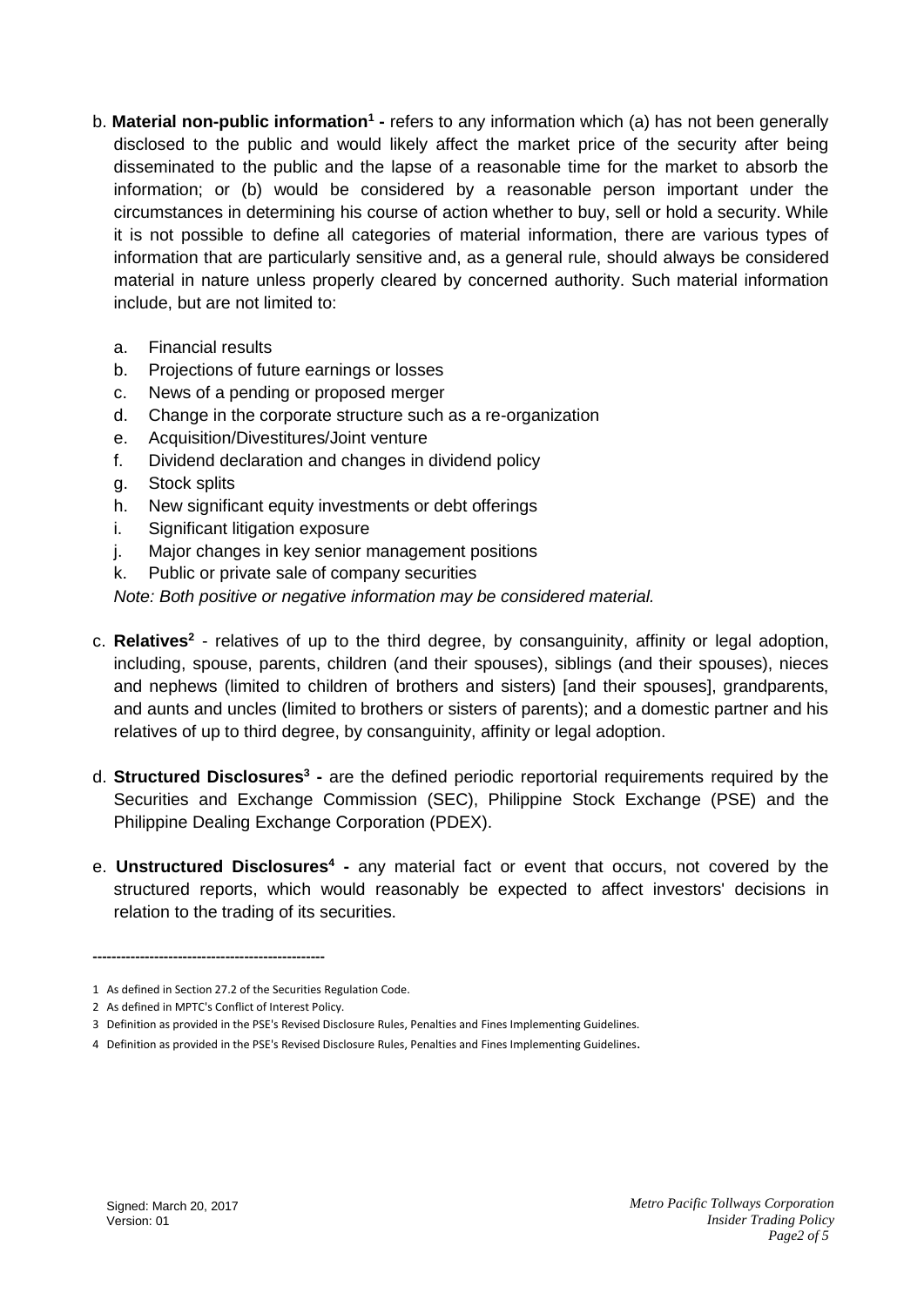### **Section 4. General Rules**

## **(A) Blackout Period**

- a. **Blackout Period**  the following shall be used as guide in determining the Blackout Period coverage:
	- Structured Disclosures Ten (10) trading days before and two (2) trading days after the disclosure of structured reports.
	- Unstructured Disclosures Two (2) trading days after the disclosure of any material information other than the structured reports.
- b. An **Insider** is enjoined from buying or selling, directly or indirectly, listed and publicly traded shares of Metro Pacific Tollways Corporation and/or Parent Company within the Blackout Period.
- c. To avoid possible violation of the Blackout Period policy, an Insider may consult the Corporate Governance Office or the Legal Department prior to the trading of Company shares.
- d. The Company's Compliance Officer is tasked to announce or disseminate Blackout period at least one week prior to the release of structured reports or one trading day for the unstructured reports.
- e. The Company or its Subsidiaries Directors, Key Officers, Heads of Organizations, Consultants, Advisers, Secretaries, Assistants or any of their employees covered by this Policy shall be responsible for relaying the Blackout Period announcement to their Relatives for their guidance.

## f. **Exception Handling:**

In case of personal emergency or exceptional situation when a Participant is constrained to trade the Company shares while the Blackout Period is imposed, the following rules shall be observed:

- (i) The concerned person shall ask permission in writing from the Company President/CEO, or in the case of the CEO, the Chairman of the Board of Directors, prior to the trading of the shares.
- (ii) Written permission shall clearly state the date when trading is allowed.
- (iii) In the absence of the specified trading days in the written permission, the trading of shares shall be within seven (7) working days from the date approval is granted.
- (iv) The Corporate Secretary or Assistant Corporate Secretary shall keep the records of the decisions taken on exceptional cases for future reference.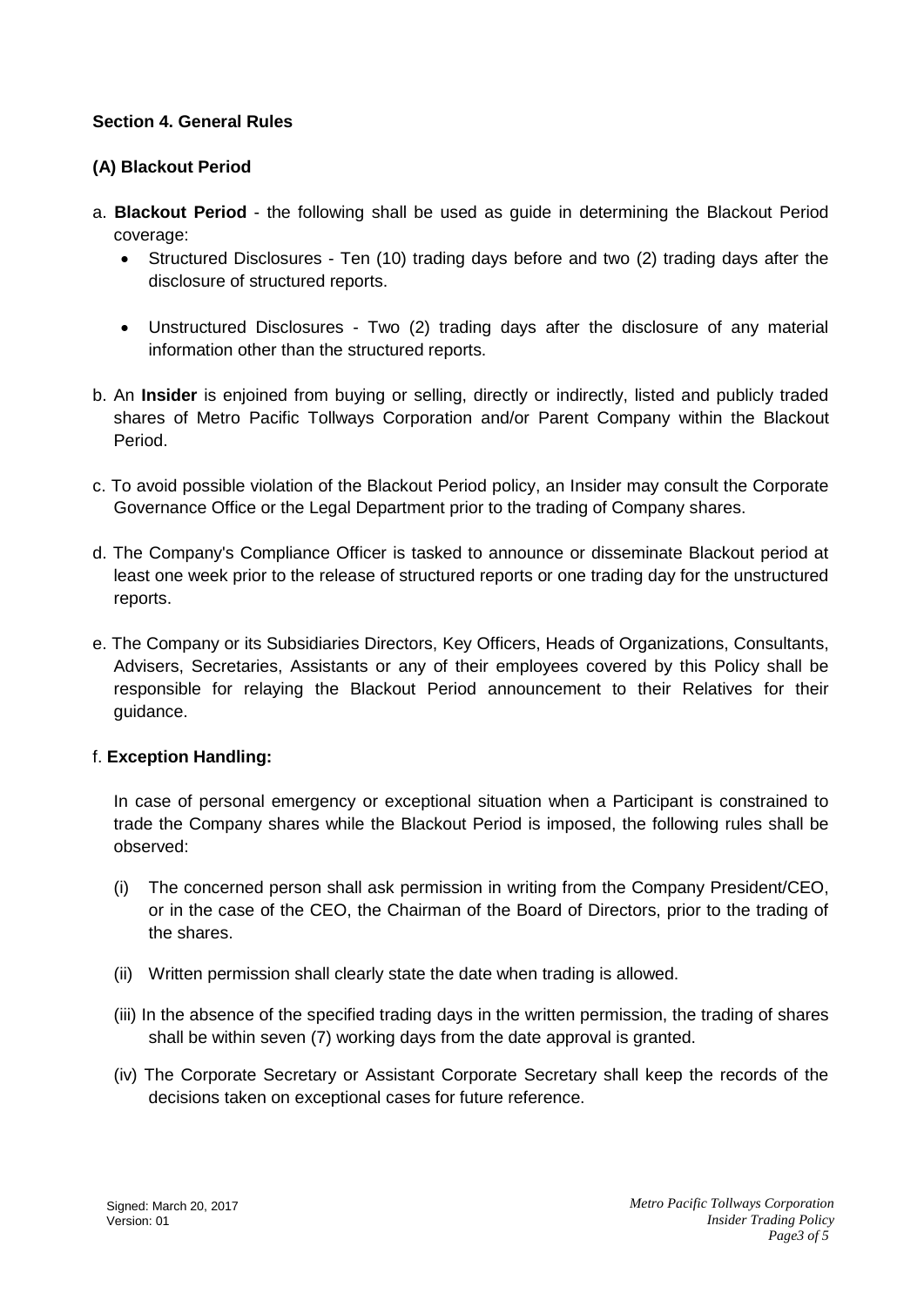## **(B) Trading of Directors and Key Officers of the Company (Excluding Subsidiaries)**

Section 23 of the Securities Regulation Code prescribed that a director or an officer of the issuer of the security, shall file, at the time either such requirement is first satisfied or within ten (10) days after he becomes such a beneficial owner, director, or officer, a statement with the SEC and to the PSE and the PDEX (if the security is listed for trading) of the amount of all equity securities of such issuer of which he is the beneficial owner, and within ten (10) days after the close of each calendar month thereafter, if there has been a change in such ownership during such month.

Likewise, Section 13 of the PSE's Revised Disclosure Guidelines, requires the disclosure of the direct and indirect ownership of its directors and principal officers of the Company securities (or shares) within two (2) trading days after in any of the following circumstances:

- 1. The Issuer's securities is first admitted in the Official Registry of the Exchange;
- 2. Director is first elected or an Officer is appointed; or
- 3. Any acquisition, disposal, or change in the shareholdings of the Directors and Officers.

All Directors and Key Officers of the Company shall submit their accomplished Statement of Changes in Beneficial Owners given the above mentioned circumstances not later than one (1) trading day after the occurrence of the event to the Compliance Officer.

In any of the above circumstances, the concerned Company Director or Key Officer shall immediately accomplish the Statement of Changes in Beneficial Ownership or SCBO and submit the same to the PR and Corporate Communications Department for review and validation. The validated SCBO shall be submitted to the Office of the Compliance Officer not later than one (1) trading day after the occurrence of the event. The Compliance Office shall ensure that the accomplished SCBO shall be submitted within two (2) trading days after the event occurrence.

## **(C) Consequences of Non-Compliance**

Violation of this Policy shall be subject to disciplinary action under the Company's Code of Business Conduct and Ethics without prejudice to any civil or criminal proceedings which the Company or regulators may file for violation of existing laws. Insider trading under the law may be subject to penalty for damages or fine and/or imprisonment which includes the following:

- 1. Section 61 of the Securities Regulation Code (SRC) provides that, "any insider, who violates Section 27.1 (Insider's Duty to Disclose When Trading) and any person in the case of a tender offer who violates Subsection  $27.4$  (a)(i), or any rule or regulation thereunder, by purchasing or selling a security while in possession of material information not generally available to the public, shall be liable in a suit brought by any investor who, contemporaneously with the purchase or sale of securities that is the subject of the violation, purchased or sold securities of the same class unless such insider, or such person in the case of a tender offer, proves that such investor knew the information or would have purchased or sold at the same price regardless of disclosure of the information to him.
- *Metro Pacific Tollways Corporation Insider Trading Policy* Signed: March 20, 2017 Version: 01 2. Section 2 of the Revised PSE Disclosure Guidelines prescribes the penalty for noncompliance with the requirement for Non-Structured Disclosures to the Company (as the